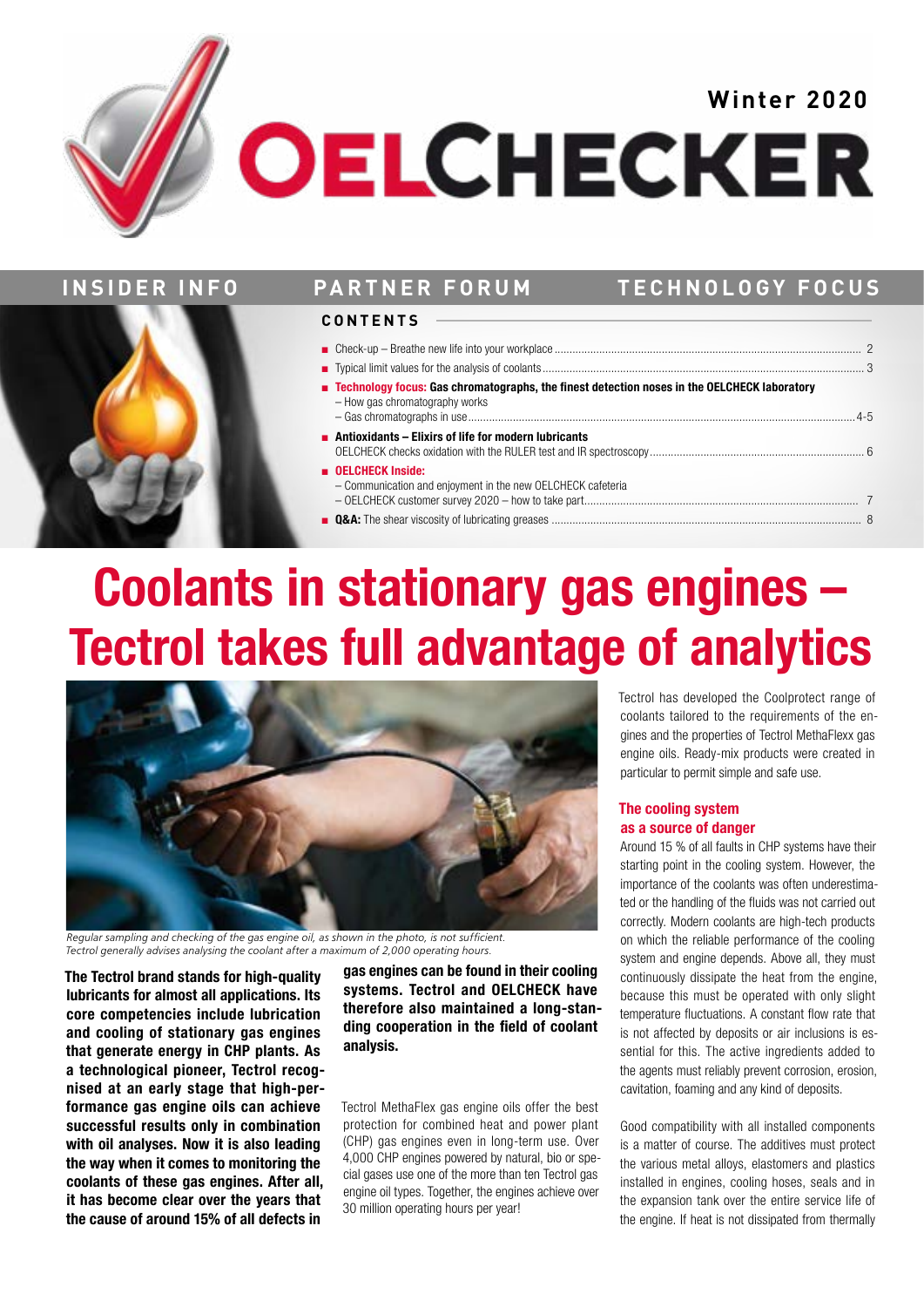loaded engine components, the gas engine oil is subjected to even higher demands. In most cases, its temperature load increases and the oil ages more quickly. Its viscosity and thus its lubrication performance decrease. Overall, the service life of the oil is shortened and the oil must be replaced sooner.

## **Safe and fast with ready-mix**

Coolant concentrates are mixed with water before use. But tap water is often not suitable for this. Engine manufacturers specify accurate values for total hardness, electrical conductivity and the calcium or chloride content of the make-up water. Failure to comply with these specifications can lead to malfunctions in the cooling circuit. However, preparation of make-up water that meets specifications often poses major challenges for users.

Tectrol has the perfect solution for this: ready-mix coolant from the Tectrol Coolprotect-Mix series! The products are pre-mixed with specified make-up water and can be used immediately. Tectrol Coolprotect Mix is approved by leading engine manufacturers and offers the certainty that the mixture is correct. The excellent product properties enable extended coolant change intervals and protect against deposits, cavitation, foam and corrosion. The volume flow is not restricted, the engine is optimally cooled and the cooling system remains clean.

## **A pioneer in coolant analytics**

Tectrol began to very intensive work on coolant analysis as early as 2013. The challenges were not necessarily to determine individual values, but rather to define an analysis scope that was manageable for all users while at the same time allowing meaningful diagnosis. It also seemed difficult to find a laboratory for this type of water analysis at first. The solution was obvious: OELCHECK was already the proven partner for oil analyses and was already focused on coolant analysis back then. After intensive exchange with leading engine and coolant manufacturers, OELCHECK presented the groundbreaking analysis kits for coolants at the beginning of 2017.

# **Tectrol: Analyses every 2,000 operating hours**

A business trip! How nice would it be to go on a trip to a training event, seminar or symposium at the present time! Find out new things, exchange ideas, meet like-minded people and event, seminar or symposium at the present time! Find out make interesting contacts again – we all need these stimuli and the contact with each other. However, further training and communication do not necessarily have to be paused when travel options are limited, and with your workplace even moved to within your own four walls.



OELCHECK universal kits for gas engines enable analysis of engine oils and coolants. Tectrol uses the universal kits in a targeted way. Customers order the kits conveniently from Tectrol and send the samples to OELCHECK for analysis. The laboratory reports are first sent with an initial diagnosis to the responsible employees in the Tectrol application engineering department. As they are familiar with the plants and the local operating conditions, their many years of experience are included in a concluding comment. This means that customers receive particularly individual and accurate diagnoses.

**Example:** The new life into your workplace! Take a digital trip to the world of lubrication and lubricant analysis! For example, our particle of the a whole range of exciting topics. You only need one hours world of lubrication and lubricant analysis! For example, our partners from the OilDoc Academy offer a whole range of exciting topics. You only need one hour for an online seminar. You can take part from anywhere. Instead of dry technical lectures, practically-oriented events full of information and examples await you. Many online training sessions are also available for you as recordings at any time.

The seminars and certification courses lasting several days to convey more complex topics will continue to take place at the OilDoc Academy in 2021. Safety is ensured by a comprehensive protection and hygiene concept. Anyo he seminars and certification courses lasting several days to convey more complex topics will continue to take place at the OilDoc Academy in 2021. Safety is ensured by a comprehensive without: at all face-to-face events, the camera is also on and you can take an interactive part in the seminar from your workplace.

**But no matter whether online excursion or a personal seminar visit – companies also benefit from the training events as well as the participants. After all, these depend more than ever on smoothly functioning systems and** from the training events as well as the participants. After all, these depend more than ever on smoothly functioning systems and machines, as well as the commitment, knowledge and innovative ideas of their employees.

Muri 1 Sincerely, Barbara Weismann

As in the assessment of oil analyses, the interrelationships of the values determined for coolants are considered. The focus is on the remaining performance potential of the coolant and any indications of damage in the cooling system. However the limit values for the respective assessment criteria are a particular challenge for diagnosis. **Many engine manufacturers have so far published no or very few limit values for used coolants.** For this reason, OELCHECK and Tectrol have defined limit values based on their own experience and the existing broad database.

# **2 3 www.baywa.de / www.tectrol.de / www.agravis.de Further information:**

Thanks to continuous trend monitoring, Tectrol was able to detect a number of system faults early on and recommend remedial measures to the user. However, the specified change intervals of coolants remain a critical topic. It is risky to simply replace them at regular intervals of one to three years without further consideration. Since operating conditions and coolants can change very quickly in some cases during use, **well-known gas engine manufacturers already require short-term changes after 2,000 operating hours (max. 6 months) due to prematurely reached limit values.** 

Tectrol generally advises coolant analyses after a maximum of 2,000 operating hours. Replacement is usually not recommended until the analysis values exceed or fall below limit values. With a preceding flushing process and the subsequent use of the ready-mix product from the Tectrol Coolprotect Mix series, this process can be completed without long interruptions in operation.

# **Check-up**

#### **Tectrol - a joint BayWa and Agravis brand**

Tectrol is a joint trademark of BayWa AG and Agravis Raiffeisen AG. It stands for high-quality lubricants for trade, industry and agriculture.

BayWa is a globally active group with the core segments of agriculture, energy and construction as well as the development segment Innovation and Digitalisation. The Renewable Energies business unit has developed into an important mainstay since 2009. With 19,000 employees in more than 40 countries, the company generated sales of over 17 billion euros in 2019.

AGRAVIS Raiffeisen AG is a modern agricultural trade company in the agricultural products, animal nutrition, crop cultivation and agricultural technology segments. It also operates in the areas of energy and Raiffeisen markets, including the building material trade and project construction. With around 6,500 employees, the AGRAVIS Group generates 6.5 billion euros in sales revenue.

# **Coolant analytics – Typical limit values**

As with the evaluation of lubricant analyses, OELCHECK tribologists also always consider the interrelationships of the values defined for coolants. They also take into account individual conditions of use and the results of previous trend analyses. The limit values or tolerance ranges published here are for general guidance only. They are based on the specifications of well-known engine manufacturers and on the data of all coolant samples that OELCHECK has examined since 2017.

|                         |                        | in                | <b>Typical range</b> | <b>Warning value</b> | <b>Explanations</b>                                                                                                                                               |
|-------------------------|------------------------|-------------------|----------------------|----------------------|-------------------------------------------------------------------------------------------------------------------------------------------------------------------|
|                         | Colour                 |                   |                      |                      | Deviates in colour from that of the fresh product: Indication of mixing, ageing or contamination.                                                                 |
|                         | Refractive index 20 °C |                   | $1.33 - 1.4$         |                      | For glycol concentration determination. Influences above all the thermal properties of the coolant.                                                               |
|                         | Glycol concentration   | % [Vol/Vol]       | $0^*$ ; 35 - 60      | $<$ 30; $>$ 65       | Too low $\Rightarrow$ reduced frost and corrosion protection $\Rightarrow$ higher risk of cavitation.<br>Too high $\Rightarrow$ insufficient cooling effect.      |
| Condition               | Density 20 °C          | kg/m <sup>3</sup> | 1000*; 1030 - 1080   | $<$ 1030;>1080       | Used in conjunction with the refractive index, among other things, to characterise a coolant.                                                                     |
|                         | pH value 25 °C         |                   | $7.2 - 10*$          | $< 7.0$ ; -10%       | Measure of acidic/base character. Important for assessing the tendency to corrosion.<br>Falling pH value indicates the end of the coolant's performance capacity. |
|                         | Conductivity 25 °C     | $\mu$ S/cm        | > 3000               | 3000                 | Change indicates ageing, mixing or additive degradation.                                                                                                          |
|                         | Freezing point         | °C                | $0^*$ ; -45 - -30    | $> -25$              | Temperature at which a coolant (mixture) freezes. *)<br>In special cases, pure corrosion inhibitors are used.                                                     |
|                         | Water hardness         | Hb°               | $0 - 10$             | 15                   | Water hardness too high $\Rightarrow$ limescale deposits $\Rightarrow$ reduced heat transfer $\Rightarrow$ overheating problems.                                  |
|                         | Alkaline earths        | mmol/l            | $0 - 2$              | 2.7                  | Alkaline earth metal salts soluble in water. Together they determine the hardness of the water.                                                                   |
| Water quality           | Calcium                | mg/l              | $0 - 100$            | 150                  | Hardener                                                                                                                                                          |
|                         | Magnesium              | mg/l              | $0 - 100$            | 150                  | Hardener                                                                                                                                                          |
|                         | Sulphate               | mg/l              | $0 - 20$             | 50                   | Contamination (e.g. from the preparation water). Promotes corrosion.                                                                                              |
|                         | Chloride               | mg/l              | $0 - 50$             | 150                  | Hardener. Concentration too high corrosion. Very high temperatures accelerate this.                                                                               |
|                         | Sodium                 | mg/l              | $0^*$ ; 100 - 10000  | ±25%                 | <b>Corrosion protection</b>                                                                                                                                       |
|                         | Phosphorus             | mg/l              | $0^*$ ; 15 - 3000    | ± 25%                | Fe corrosion protection                                                                                                                                           |
|                         | Boron                  | mg/l              | $0$ *; 25 - 4000     | ± 25%                | Fe corrosion protection                                                                                                                                           |
|                         | Potassium              | mg/l              | $0 - 10000$          | ± 25%                | Fe corrosion protection                                                                                                                                           |
|                         | Silicon                | mg/l              | $0; 25 - 250$        | ± 25%                | Al corrosion protection                                                                                                                                           |
|                         | Molybdenum             | mg/l              | $0^*$ ; 15 - 1000    | ± 25%                | Fe corrosion protection                                                                                                                                           |
|                         | Nitrate                | mg/l              | $0$ *; 25 - 2500     | ± 25%                | Fe corrosion protection                                                                                                                                           |
| Additives               | Nitrite                | mg/l              | $0;700 - 4000$       | ± 25%                | Fe corrosion protection                                                                                                                                           |
|                         | Phosphate              | mg/l              | $0:5 - 10$           | ± 25%                | Fe corrosion protection, pH stability                                                                                                                             |
|                         | Adipic acid            | mg/l              | $0^*$ ; 15 - 10000   | ± 25%                | Fe/Al corrosion protection                                                                                                                                        |
|                         | Acetate                | mg/l              | $0^*$ ; 15 - 5000    | ± 25%                | Fe/AI corrosion protection                                                                                                                                        |
|                         | Benzoic acid           | mg/l              | $0^*$ ; 1000 - 20000 | ± 25%                | Fe corrosion protection                                                                                                                                           |
|                         | Sebacic acid           | mg/l              | $0^*$ ; 1000 - 20000 | ± 25%                | Fe corrosion protection                                                                                                                                           |
|                         | Benzotriazole          | mg/l              | $0^*$ ; 100 - 6000   | ± 25%                | Non-ferrous metal protection                                                                                                                                      |
|                         | TolyItriazole          | mg/l              | $0^*$ , 500 - 6000   | ± 25%                | Non-ferrous metal protection                                                                                                                                      |
|                         | Iron                   | mg/l              | $0 - 2$              | 7                    | Pipes, roller bearings, pump housings, sealing rings                                                                                                              |
|                         | Chromium               | mg/l              | $0 - 1$              | $\mathbf{1}$         | Roller bearings and other chromium-containing or chrome-plated components                                                                                         |
|                         | Aluminium              | mg/l              | $0 - 2$              | 5                    | Housings and other light metal components, including bronze components                                                                                            |
|                         | Nickel                 | mg/l              | $0 - 1$              | $\mathbf{1}$         | Nickel or nickel-plated components                                                                                                                                |
| rrosive wear            | Copper                 | mg/l              | $0 - 2$              | 5                    | Main component of brass and bronze, e.g. pipes, heat exchangers                                                                                                   |
| త                       | Lead                   | mg/l              | $0 - 2$              | 5                    | From soldered joints                                                                                                                                              |
|                         | Zinc                   | mg/l              | $0 - 2$              | 5                    | Brass components or galvanised components, e.g. screw couplings                                                                                                   |
|                         | Tin                    | mg/l              | $0 - 2$              | $5\phantom{.0}$      | Constituent of tin bronze, tin solder                                                                                                                             |
|                         | Glycolate              | mg/l              | $<$ 300 $\,$         | 1000                 | Glycol degradation products caused by high temperatures.                                                                                                          |
| Degradation<br>products | Formate                | mg/l              | $<$ 35 $\,$          | 100                  | Glycol degradation products caused by high temperatures.                                                                                                          |
|                         | <b>Oxalate</b>         | mg/l              | $30$                 | 100                  | Glycol degradation products caused by high temperatures.                                                                                                          |
|                         | Fluoride               | mg/l              | $<$ 100              | 100                  | Mixing water, production and assembly                                                                                                                             |
|                         | <b>Bromide</b>         | mg/l              | $<$ 100              | 100                  | Mixing water, production and assembly                                                                                                                             |
|                         | Manganese              | mg/l              | $<$ 10               | 15                   | Production and assembly                                                                                                                                           |
| Contaminants            | Titanium               | mg/l              | $<$ 1                | $\sqrt{5}$           | Production and assembly                                                                                                                                           |
|                         | Vanadium               | mg/l              | $<$ 5                | $10\,$               | Production and assembly                                                                                                                                           |
|                         | Silver                 | mg/l              | $<1\,$               | $\mathbf{1}$         | Production and assembly                                                                                                                                           |
|                         | Lithium                | mg/l              | ${<}2$               | $\overline{4}$       | Production and assembly                                                                                                                                           |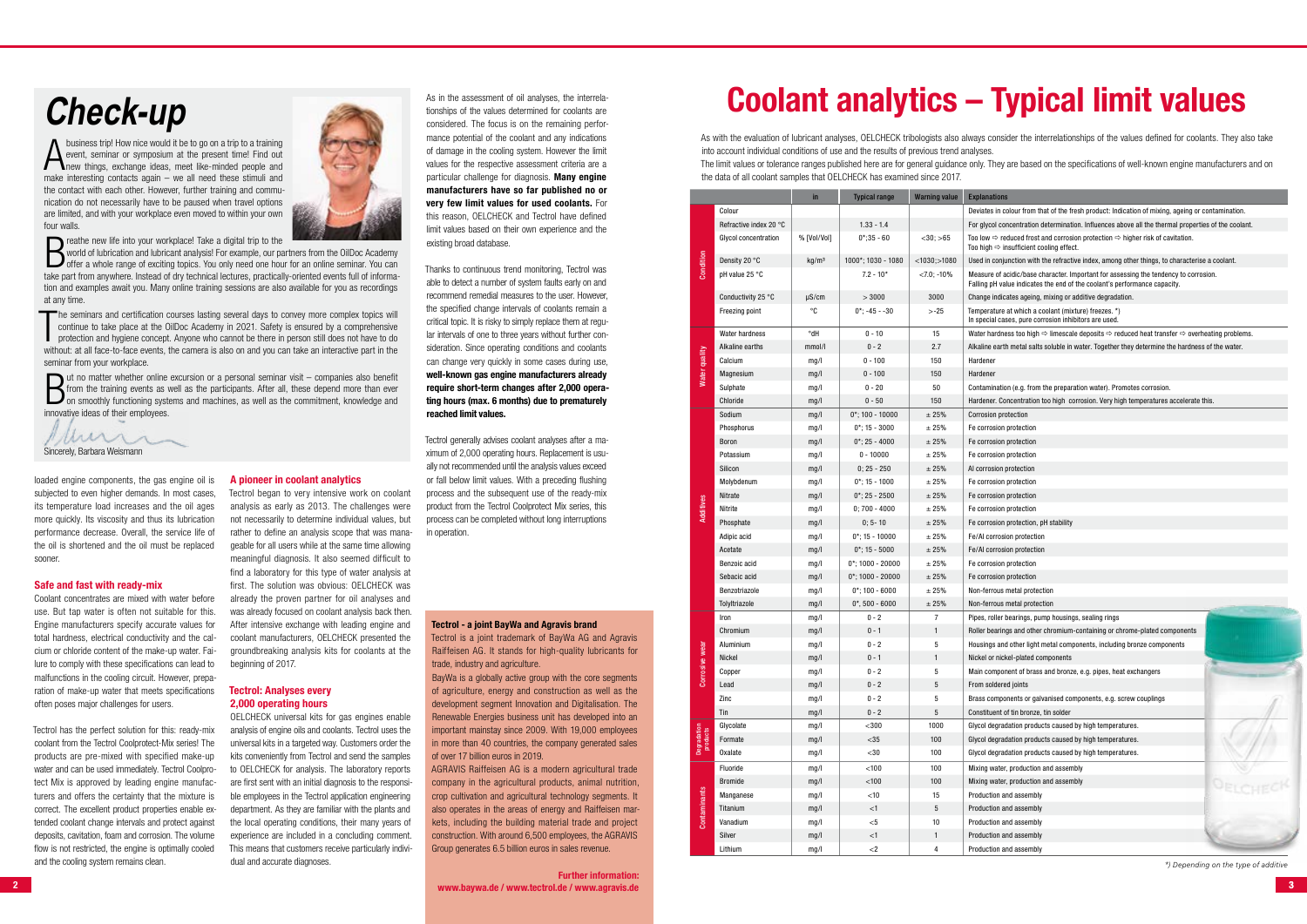

# **Gas chromatographs – The finest detection noses in the OELCHECK laboratory**

**Is a used engine oil contaminated with fuel? Has an engine oil been too heavily contaminated with biodiesel or vegetable oil? Has the wrong fuel been refuelled? Is there coolant in the oil sample? Does the DGA (dissolved gas analysis) of a transformer oil show a gas composition that indicates a likely fault in the transformer in the near future?**

**OELCHECK tribologists are confronted with such questions on a daily basis. Gas chromatography (GC) provides exact information to answer these questions as it can be used to analyse substance mixtures both quantitatively and qualitatively. The prerequisite for an analysis is that the mostly liquid samples become gaseous without decomposition when heated or are already gaseous.** 

Four gas chromatographs are installed in the OELCHECK laboratory for analysis of up to 2,000 samples that are tested daily. Although set up for different purposes, they work according to a uniform principle. The sample to be examined is fed to the gas chromatograph via an injector. It then vaporises the sample. The now gaseous components are injected into a capillary column mounted in a thermally controllable oven. Gases pass through a long, thin glass tube with an inner diameter of less than 1 mm but with a length of up to 30 m. This is coated internally with a thin film, the stationary phase. A carrier gas such as hydrogen or argon, the mobile phase, continuously flows through this separation column. The gaseous components of the sample supplied from the injector remain at the stationary phase of the column for different lengths of time depending on their structure and the temperature in the oven chamber. As the individual components leave the column, a detector identifies them. They are recorded in a chromatogram and can be assigned to specific initial materials according to their boiling temperature. The later a component is detected at the column outlet, the higher its boiling point. The area under a peak in the chromatogram is proportional to the amount of the component in the mixture.

- Condensation of blow-by gases due to incorrectly set carburettor or poor timing
- $\blacksquare$  Incomplete combustion due to insufficient compression as a result of worn cylinders or piston rings
- $\blacksquare$  Incorrect fuel/air mixture due to blocked air filter, damaged inlet or outlet valves
- $\blacksquare$  Incorrectly set ignition time, defective injection nozzles, burnt spark plugs
- When using biodiesel (RME, FAME), it must be noted that this type of fuel has a higher boiling temperature than fossil diesel and vaporises less well at operating temperature.

**Rule of thumb:** The engine oil of a petrol engine should never contain more than 1-2 % fuel. For diesel engines, the limit value is 5-7 %. In operation with pure biodiesel (B100), a share of more than 6 % is usually considered critical.



## **Fuel in engine oil – Too much is unhealthy**

In the OELCHECK laboratory, the fuel content of all used engine oils from diesel, petrol and biodiesel engines, with the exception of oils from gas engines, is tested with the gas chromatograph. As the components of fuels generally have a lower boiling point than those of engine oils, they can be separated from each other and quantified using gas chromatography. The laboratory report specifies the percentages of the respective fuels in % (m/m).

Unburned fuel can always get into the engine oil during fuel combustion in the engine. However, if it contains too much fuel, its viscosity decreases and a wear-protecting lubricating film can no longer build up reliably. Increased fuel input can be due to a wide variety of causes:

- Frequent cold starts with formation of condensation
- Extreme stop-and-go operation

Fossil diesel fuel, which must contain 7 % biodiesel according to the standard, must have a cetane index of at least 46. Diesel fuels with a higher biodiesel content of 10, 30 or even 100 % have a lower cetane index. If a borderline value or even lower value is determined in the analysis performed in the OELCHECK laboratory, this indicates a diesel whose biodiesel content is higher than in EN 590 and whose use can cause a reduction in engine performance or ignition problems.

OELCHECK tribologists have defined limit and warning values for the permissible fuel content for different engine and fuel types.

# **Ethylene glycol in engine/ transmission oils –**

# **The indicator for coolant contamination**

The headspace gas chromatograph in the OELCHECK laboratory is used for this analysis. This detects even very low levels of ethylene glycol, the clear indicator of coolant contamination, with high precision.

The analysis must be commissioned as an individual test. In the laboratory report, the GC glycol content in mg/kg is indicated under the heading "Contamination".

Headspace gas chromatography is a special variant of the GC procedure to separate volatile components of a substance mixture from non-volatile or hardly volatile constituents. First, a reagent is added to the oil sample which derivatises the ethylene glycol contained in the sample. The oil sample is then heated to 120°C in a tightly sealed glass bottle. The volatile components – including the derivatised ethylene glycol – evaporate. This vapour is collected and a sample separated from it. All the components contained in the vapour are then separated according to their boiling points in the gas chromatograph. The ethylene glycol is detected precisely. This method provides even more accurate data than the FT infrared spectroscopy routinely performed for all analysis kits.

Particularly in the case of increased water content, detection of glycol in the engine or transmission oil provides a clear indication that coolant has entered into the oil circuit. If glycol is detected in the oil, it is very important to check how the coolant entered the lubricating oil. The most common cause in internal combustion engines is a defective seal. With a transmission oil cooler, the pipes, which usually contain copper, can be corroded in such a way that leaks have formed.

## **"Simulated distillation" – Fuels in the spotlight**

Commercially available fuels vaporise at different temperatures. The vaporisation process is simulated as distillation with the gas chromatograph. The distillation process is recorded in a boiling profile. The data obtained is compared with the standardised characteristic values of the individual fuel types.

This shows whether fossil diesel or biodiesel meet the requirements of the standard. Incorrect refuelling or impurities, such aspetrol with diesel, diesel with biodiesel, can also be clearly detected. Even a mixture of conventional fuels with vegetable oil is visible. However, such contamination is usually detected by other test methods, such as FT-IR spectroscopy or viscosity change.

For diesel fuel, the cetane index, a measure of ignitability in accordance with EN 590, can also be

determined with the help of the "simulated distillation" and the density. The cetane index provides information on the speed of self-ignition of the diesel fuel after injection. The higher the cetane index, the better the diesel grade because the time between injection and combustion decreases and the ignitability increases.

# **The evaporation loss – Specialist for special cases**

Measurement of evaporation loss is an extension of the "simulated distillation". OELCHECK performs determination of the evaporation loss with the gas chromatograph as an individual analysis that must be commissioned separately. It is used, among other things, for the assessment of mostly synthetic base oils selected for the formulation of new engine or compressor oils. Completely formulated high-temperature lubricants, such as those used for lubrication of chains in furnace systems, glass and chipboard production as well as in film stretching lines, can thus be assessed before practical use.

During the analysis, an oil sample is heated in the injector of a gas chromatograph and its components are differentiated in a separating column depending on their rising boiling temperature. The diagram of the boiling process is divided into equidistant intervals of 1 % of the total area. In each of these intervals, the measured mass fraction of the sample is multiplied by a specific evaporation loss factor. The higher the boiling temperature, the smaller this factor. It is necessary to include the loss factor in calculation as this measurement is not a real distillation, but a simulated one. The calculation determines a partial evaporation loss for each interval. These partial evaporation losses then result in the total evaporation loss. As a result, the evaporation loss of a sample at a temperature of 250 °C can be determined. The most important prerequisite for the measurement using this procedure is that the sample must be fully vaporisable.



*Principle of gas chromatography (simplified scheme)*

# **Gas-in-oil analysis – Safety for transformers**

Insulating oils are intended to prevent voltage flashovers in transformers and extinguish any arcs during switching. They insulate and cool live parts, are characterised by low-temperature and oxidation stability, and harmonise with winding and insulating materials. The oils often remain in use for decades and must be monitored by means of trend analyses. OELCHECK offers five analysis kits especially for transformer oils which permit determination of the gases dissolved in the oil. Besides water determination, this gas-in-oil analysis is the most important analysis for monitoring transformers, as it makes a decisive contribution to operational safety. A special headspace gas chromatograph is used for the analysis. The laboratory report lists values for the respective gases determined in ppm and their total. Gas-in-oil analysis uses the insulating oil's ability to dissolve air from the atmosphere as well as cracked gases. These are produced not only due to the natural ageing of oil and insulation materials, but above all when thermal or electrical defects occur in transformers. The extent of a defect and remedial measures can be concluded from the quantity of dissolved gases in the respective oil and their increase over time (trend analysis).

To obtain correct measurement results, the oil sample must not come into contact with the ambient air. OEL-CHECK therefore equips every all-inclusive analysis kit for transformer oils not only with a hermetically sealable sample bottle, but also with a gas-tight 20ml glass syringe. Only this must be used to take a sample.

In the laboratory, the type and intensity of the gases contained in the oil are determined with a gas chromatograph. Depending on the intensity of the individual gases, it is then possible to differentiate between different fault types. Conclusions regarding the consequences for the transformer oil or paper insulation can be drawn from the corresponding fault types. These values and their diagnosis are noted in the laboratory report in compliance with evaluation procedures defined in the VDE standard.



*Separating column of a gas chromatograph*

*OELCHECK all-inclusive analysis kit for insulating and transformer oils*

# **Gas chromatographs in use**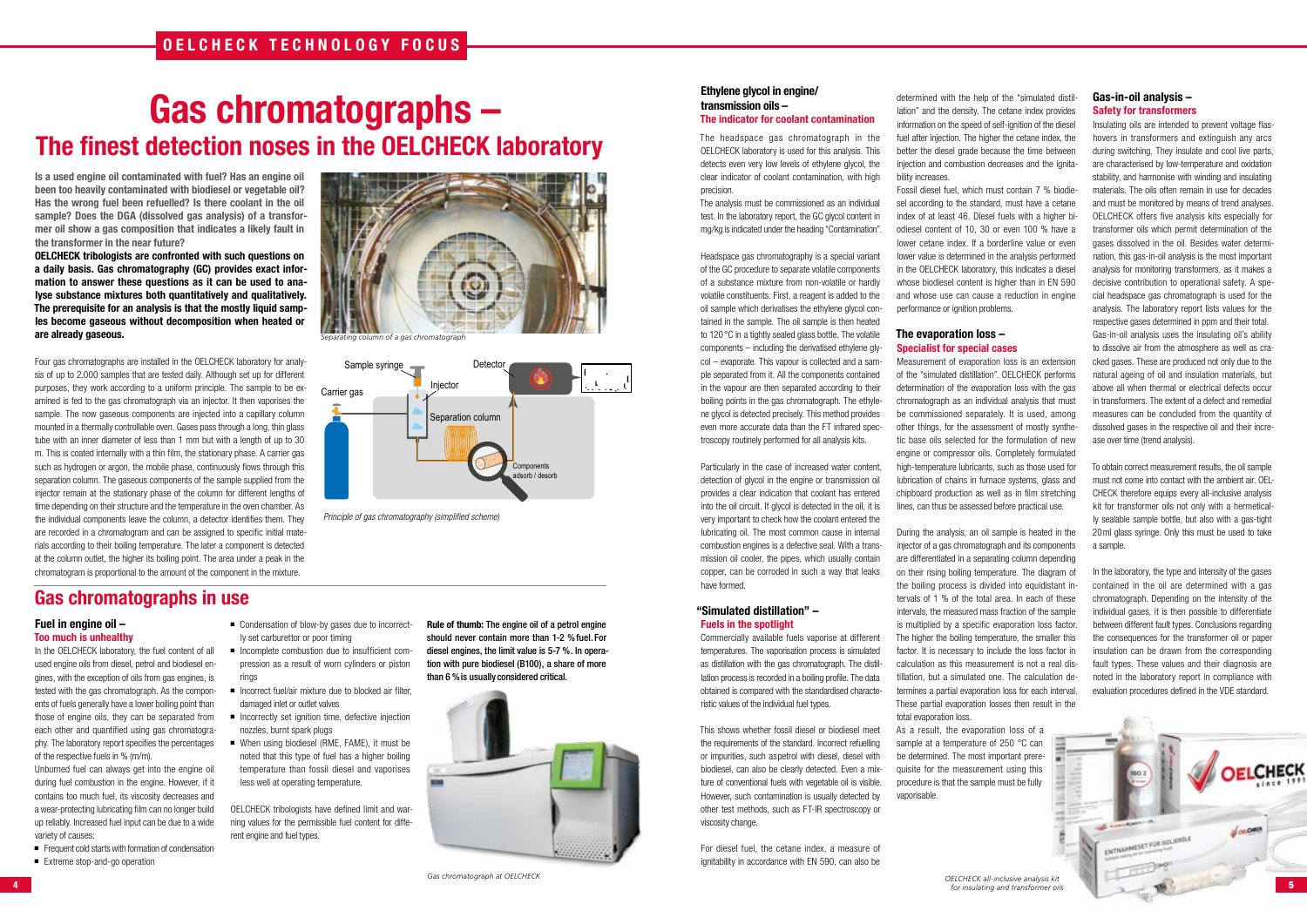

# **Antioxidants – Elixirs of life for modern lubricants**

**OELCHECK checks oxidation with the RULER test and IR spectroscopy** 

The ageing process to which all lubricants are subjected during their use is essentially dominated by the oxidation of the base oil. The speed of this oxidation process is mainly influenced by temperature. For mineral oils without additives, the rule of thumb (Arrhenius rule) applies that oxidation doubles from an operating temperature of approx. 60 °C when the temperature increases by 10 °C in each case. In modern lubricants, "antioxidants" delay this acceleration process. However, the more these active ingredients are consumed, the less the oil is able to effectively brake the oxidation process.

The greater the extent to which the antioxidants have degraded, the higher the likelihood that sticky oxidation products, often referred to as varnish, will develop. The change in antioxidants is used as an early warning system for a risk due to formation of deposits. OELCHECK has been using the RULER test, combined with infrared spectroscopy, for over 20 years.

# **More efficient machines, better lubricants**

Increasingly faster and more heavily loaded machines as well as longer oil life often lead to a higher temperature load on the lubricants. This in turn accelerates oil oxidation. The minimum requirements for many industrial lubricants are defined in DIN or ISO standards, which are regularly adapted. Lubricant manufacturers meet the increasing requirements by using saturated base oils (Group II or III), which are additionally improved with a higher proportion of newly formulated antioxidants.

This is particularly evident for circulating oils used for turbine lubrication. Until a few years ago, conventional turbine oils were based on API Group I base oils. They were predominantly mixed with phenolic antioxidants, combined with some amines, sulphides or phosphates. Modern turbine oils are manufactured from mineral API Group II (hydrotreated) or Group III

(hydrocracked) base oils

or even synthetic PAO oils (Group IV). Aminic antioxidants are mainly used as additives for these oils. Phenolic active ingredients are now only contained in low concentrations.

Both turbine oils have two characteristic peaks in the RULER diagram (see figure below). Each represents a type of antioxidant. In the left diagram, a relatively high content of phenolic antioxidants is visible with the second peak. The right diagram is typical for a turbine oil with a Group II base oil. While the signal for the phenolic antioxidants is only weak, the signal for the aminic antioxidants dominates. The RULER test provides very reliable statements about the degradation of aminic antioxidants in modern turbine oils. However, statements about the phenolic antioxidants are compromised due to their very low concentration.

The vision is to enhance daily work at the company with local ingredients, uncompromising freshness and skilfully prepared meals. OELCHECK employees thus enjoy a healthy and individual lunch every day – freshly prepared by Daniel Baranowski, the head chef.

Intensive investigations have shown that changes in phenolic antioxidants, especially at low concentrations, can be reliably determined with FT-IR spectroscopy.

The aminic antioxidants can also be detected by FT-IR. However, the "adjacent" wave number ranges are subject to interference with other compounds, especially for synthetic base oils. The repeatability of the quantitative detection of the aminic antioxidants can therefore be severely impaired. In this case, determination by means of the RULER test provides significantly more stable and meaningful results.

## **Antioxidant testing: New concept**

Modern lubricants are usually produced on the basis of saturated base oils. For these oils developed for long-term use, it is very important to know the content of residual effective antioxidants.

OELCHECK tribologists have therefore decided to adapt the concept of the parameters that are important for diagnosis. In future, the phenolic antioxidants will be determined in the OELCHECK laboratory using FT-IR, while aminic antioxidants will be determined using the RULER test. As before, both values are reported and assessed in % of residual effective antioxidants compared to fresh oil.



*Typical progression of oil oxidation over time*



*Left, old formulation: high phenol content. Right, current formulation: low phenol content*



*FT-IR diagram of turbine oil with aminic and phenolic antioxidants*



**MORBERICHT** 

# **OELCHECK INSIDE Eating together creates communication and community.**

City Service

With a view to promoting the well-being of employees, OELCHECK has integrated a cafeteria in the new company building – not only for pure intake of food, to be performed quickly between two appointments, but also to allow all employees to take an enjoyable break.

Since mid-September, employees have met here to eat together, share ideas – to network. And then to drink a cappuccino or coffee together in the lounge area. This relaxed atmosphere encourages creative thinking. Of course, strict attention is paid at the moment to compliance with the coronavirus protection measures.

In cooperation with the Bad Aibling specialist catering company, an innovative concept for canteen catering is being implemented in the new cafeteria.

The design of the new cafeteria is modern and inviting. A place has been created here where employees can feel comfortable. At OELCHECK, community spirit is shown in daily interaction and now also at daily lunch – just as it should be in a family business. Good food. Nice surroundings. More productive employees!

For business partners, customers and visitors, there is also a meeting room in the new company building



with a separate connected hospitality room.

# **OELCHECK needs your feedback**

**Since 1991, we have conducted intensive testing of your lubricants and consumables and are doing our best on your behalf. But are you really satisfied with our services? What could we do even better?**



Only with your support can we continuously expand and optimise our services. And as a customer of OELCHECK, you will benefit from this! Your personal answers will of course be treated confidentially.

We will publish a summary of all results and our reactions to your suggestions in spring 2021 in the next issue of OELCHECKER, our customer magazine.

# **On behalf of the entire OELCHECK team, we thank you for your active support!**

**By the way:** As a thank you, at the end of the survey you will receive a voucher code for a **25% discount** on an online training or seminar from our OilDoc partners. So it's worth taking part!

**Please take 10 minutes to complete our online customer survey by January 31, 2021!**